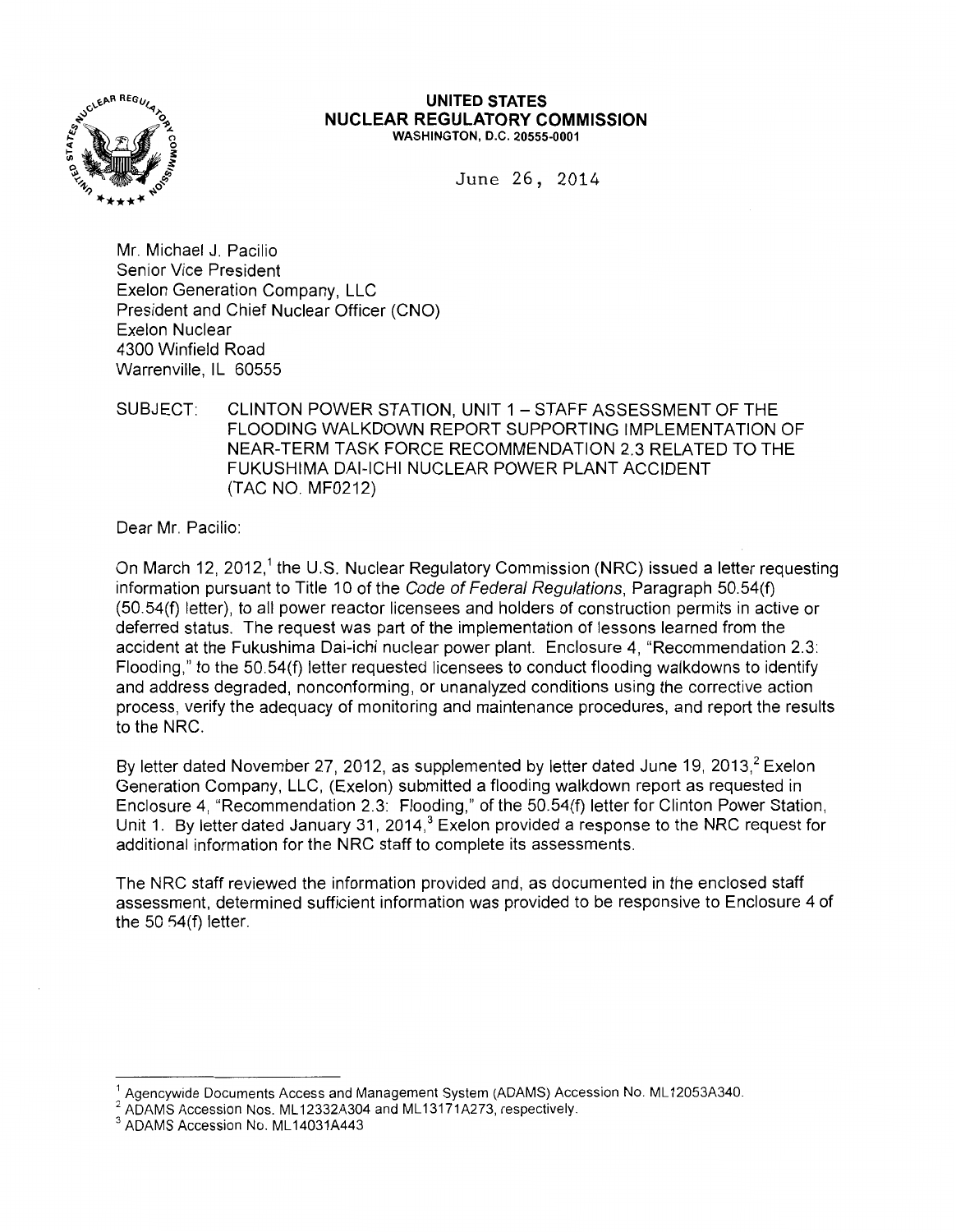M. Pacilio  $-2 -$ 

If you have any questions, please contact me at (301) 415-1380 or by e-mail at blake.purnell@nrc.gov.

Sincerely,

Bh fur

Blake Purnell, Project Manager Plant Licensing 111-2 and Planning and Analysis Branch Division of Operating Reactor Licensing Office of Nuclear Reactor Regulation

Docket No. 50-461

Enclosure: Staff Assessment of Flooding Walkdown Report

cc w/encls: Distribution via Listserv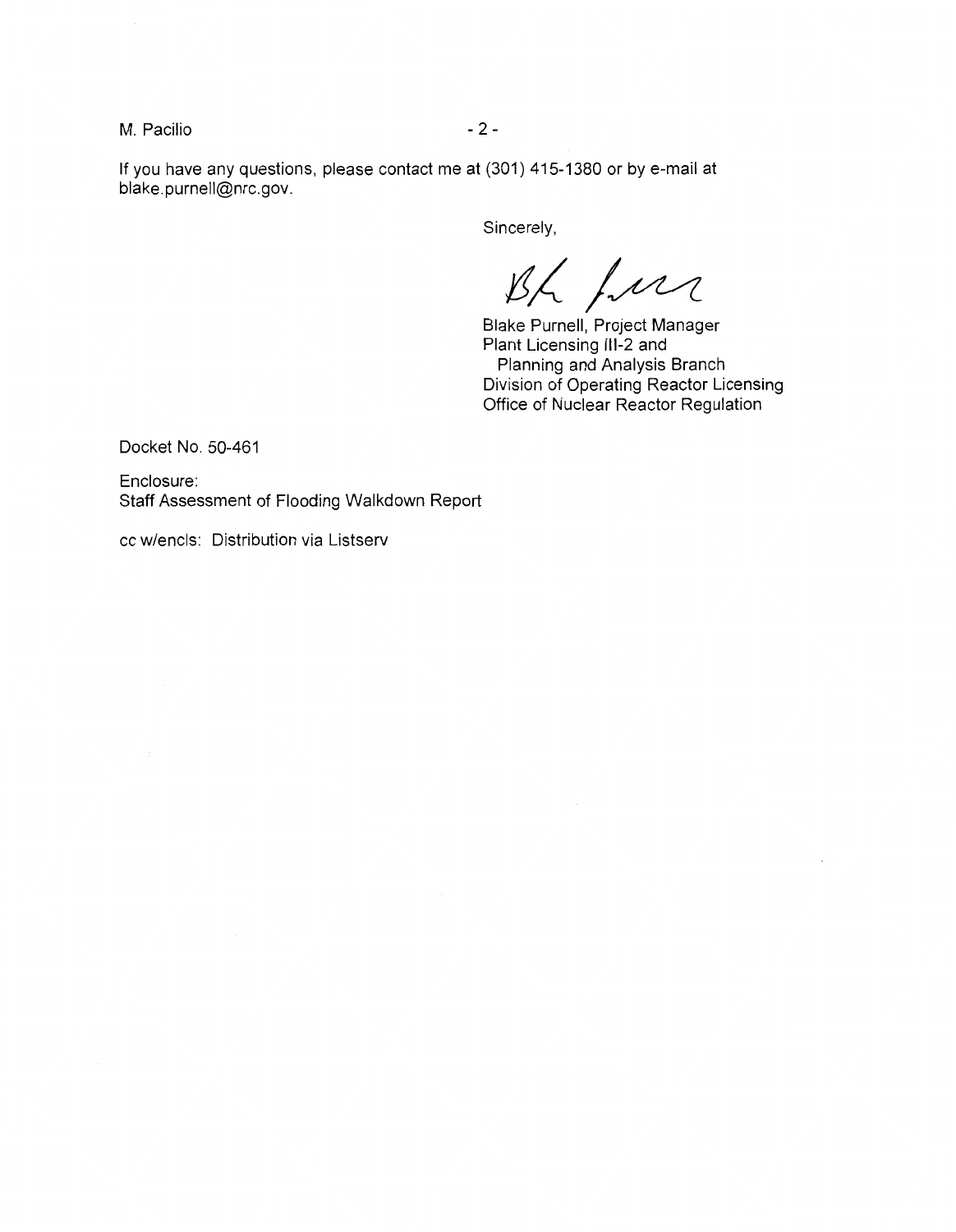# STAFF ASSESSMENT OF FLOODING WALKDOWN REPORT

# NEAR-TERM TASK FORCE RECOMMENDATION 2.3 RELATED TO

# THE FUKUSHIMA DAI-ICHI NUCLEAR POWER PLANT ACCIDENT

# EXELON GENERATION COMPANY, LLC

## CLINTON POWER STATION, UNIT 1

# DOCKET NO. 50-461

## 1.0 INTRODUCTION

On March 12, 2012,<sup>1</sup> the U.S. Nuclear Regulatory Commission (NRC) issued a letter requesting information pursuant to Title 10 of the Code of Federal Regulations (10 CFR), paragraph 50.54(f) (50.54(f) letter), to all power reactor licensees and holders of construction permits in active or deferred status. The request was part of the implementation of lessons learned from the accident at the Fukushima Dai-ichi nuclear power plant. Enclosure 4, "Recommendation 2.3: Flooding," to the 50.54(f) letter requested licensees to conduct flooding walkdowns to identify and address degraded, nonconforming, or unanalyzed conditions using the corrective action program (CAP), verify the adequacy of monitoring and maintenance procedures, and report the results to the NRC.

Enclosure 4 to the 50.54(f) letter requested licensees to submit a final report which includes the following (Requested Information item 2):

- a. Describe the design basis flood hazard level(s) for all flood-causing mechanisms, including groundwater ingress.
- b. Describe protection and migration features that are considered in the licensing basis evaluation to protect against external ingress of water into structures, systems, and components (SSCs) important to safety.
- c. Describe any warning systems to detect the presence of water in rooms important to safety.
- d. Discuss the effectiveness of flood protection systems and exterior, incorporated, and temporary flood barriers. Discuss how these systems and barriers were evaluated using the acceptance criteria developed as part of Requested Information item 1.h.
- e. Present information related to the implementation of the walkdown process (e.g., details of selection of the walkdown team and procedures) using the documentation template discussed in Requested Information item 1.j, including actions taken in response to the peer review.
- f. Results of the walkdown including key findings and identified degraded, nonconforming, or unanalyzed conditions. Include a detailed description of the actions taken or planned to address these conditions using guidance in NRC Regulatory Issues Summary 2005- 20, Revision 1, "Revision to the NRC Inspection Manual Part 9900 Technical Guidance, 'Operability Conditions Adverse to Quality or Safety'," including entering the condition in the CAP.

<sup>1</sup> Agencywide Documents Access and Management System (ADAMS) Accession No. ML 12053A340.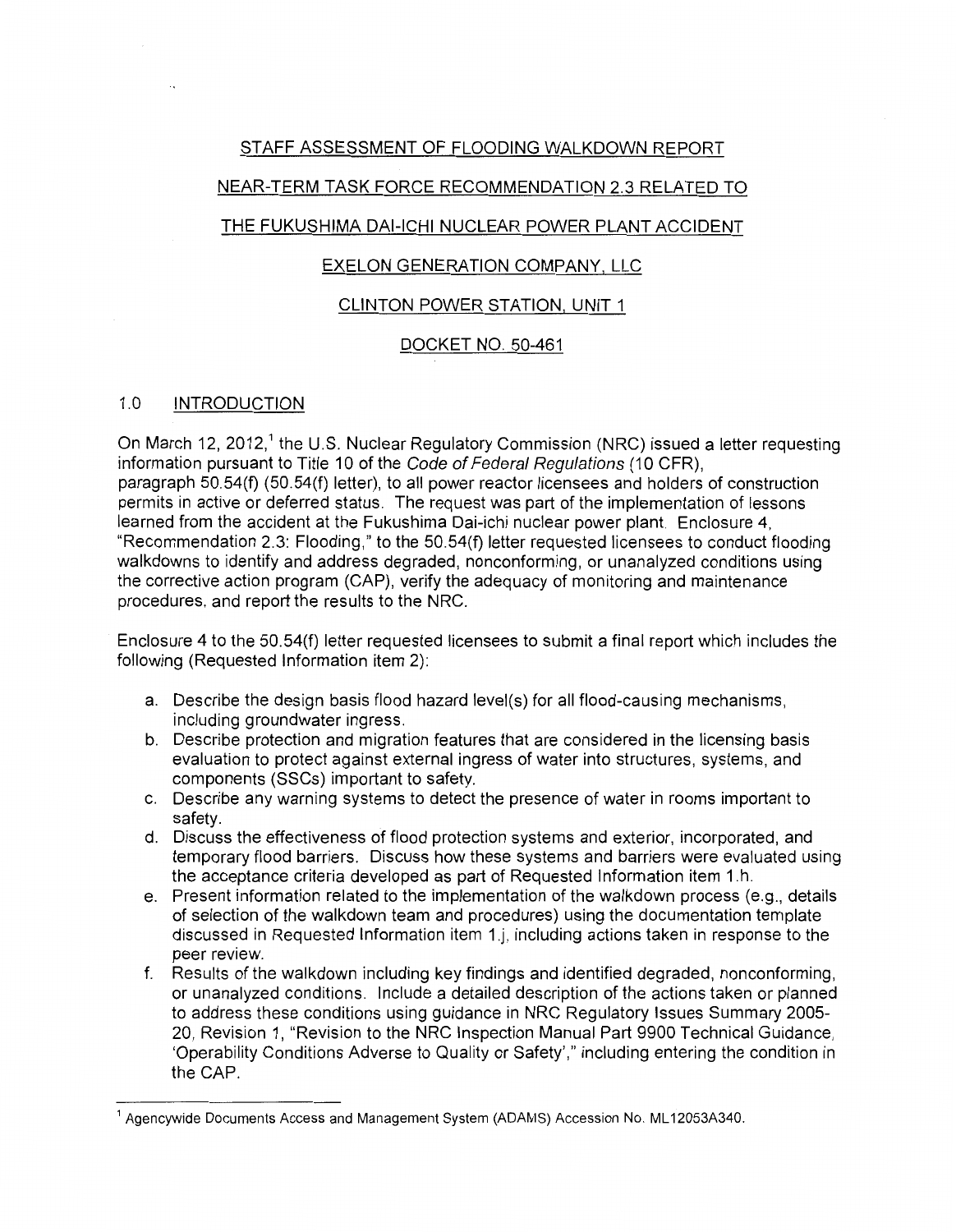- g. Document any cliff-edge effects identified and the associated basis. Indicate those that were entered into the CAP. Also include a detailed description of the actions taken or planned to address these effects.
- h. Describe any other planned or newly installed flood protection systems or flood mitigation measures including flood barriers that further enhance the flood protection. Identify results and any subsequent actions taken in response to the peer review.

In accordance with the 50.54(f) letter, Enclosure 4, Required Response Item 2, licensees were required to submit a response within 180 days of the NRC's endorsement of the flooding walkdown guidance. By letter dated May 21, 2012,<sup>2</sup> the Nuclear Energy Institute (NEI) submitted NEI 12-07, Revision 0, "Guidelines for Performing Verification Walkdowns of Plant Flood Protection Features" (walkdown guidance), to the NRC staff to consider for endorsement. By letter dated May 31, 2012, $3$  the staff endorsed the walkdown guidance.

By letter dated November 27, 2012,<sup>4</sup> as supplemented by letter dated June 19, 2013, $5$  Exelon Generation Company, LLC (the licensee), provided a flooding walkdown report in response to Required Response Item 2 of Enclosure 4 to the 50.54(f) letter for the Clinton Power Station, Unit 1 (CPS). NRC staff issued a request for additional information to the licensee regarding the available physical margin (APM) by letter dated December 23, 2013.<sup>6</sup> The licensee responded by letter dated January 31, 2014.

The NRC staff evaluated the licensee's submittals to determine if the information provided in the flooding walkdown report met the intent of the walkdown guidance and if the licensee responded appropriately to Enclosure 4 of the 50.54(f) letter.

### 2.0 REGULATORY EVALUATION

The SSCs important to safety in operating nuclear power plants are designed either in accordance with, or meet the intent of, Appendix A to 10 CFR Part 50, General Design Criteria (GDC) 2, "Design Bases for Protection Against Natural Phenomena," and Appendix A, "Seismic and Geological Criteria for Nuclear Plants," to 10 CFR Part 100. GDC 2 states that SSCs important to safety at nuclear power plants shall be designed to withstand the effects of natural phenomena such as earthquakes, tornadoes, hurricanes, floods, tsunami, and seiches without loss of capability to perform their safety functions.

For initial licensing, each licensee was required to develop and maintain design bases that, as defined by 10 CFR 50.2, "Definitions," identify the specific functions to be performed by an SSC, and the specific values or ranges of values chosen for controlling parameters as reference bounds for the design.

The design bases for the SSCs reflect appropriate consideration of the most severe natural phenomena that have been historically reported for the site and surrounding area. The design

<sup>&</sup>lt;sup>2</sup> ADAMS Package Accession No. ML121440522<br>
<sup>3</sup> ADAMS Accession No. ML12144A142.<br>
<sup>4</sup> ADAMS Accession No. ML13171A273.<br>
<sup>6</sup> ADAMS Accession No. ML13325A891.<br>
<sup>7</sup> ADAMS Accession No. ML14031A443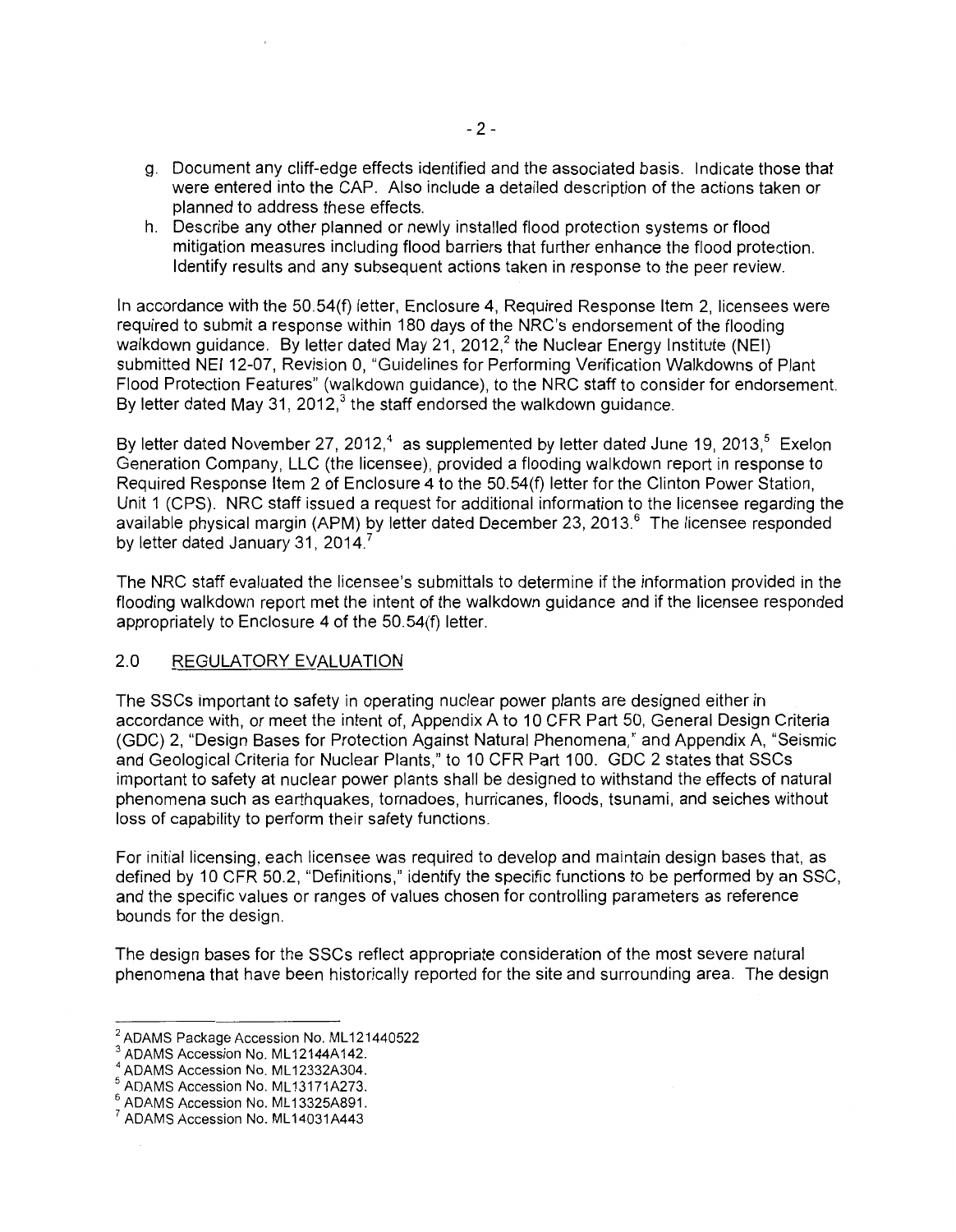bases also reflect sufficient margin to account for the limited accuracy, quantity, and period of time in which the historical data have been accumulated.

The current licensing basis (CLB) is the set of NRC requirements applicable to a specific plant, and a licensee's written commitments for ensuring compliance with, and operation within, applicable NRC requirements and the plant-specific design basis that are in effect.

### 3.0 TECHNICAL EVALUATION

### 3.1 Design Basis Flooding Hazard

The flooding walkdown report states that the design basis flood hazard for the CPS site is the probable maximum flood (PMF); this condition is associated with Lake Clinton, the man-made cooling water lake located downstream from the reactor site. Lake Clinton was formed when a dam was constructed at the confluence of the North Fork of Salt Creek with Salt Creek. The walkdown report states that all the safety-related structures at the CPS site are protected against the design basis PMF event. The cooling lake is designed to withstand the effects of a probable maximum storm occurring over the entire drainage basin above the dam site. As described in Section 2.4.2.2 of the CPS Updated Safety Analysis Report,<sup>8</sup> PMF-derived runoff into the lake routed through the spillways will create a backwater effect and raise the cooling lake water level at the dam site to an elevation of 708.8 feet (ft). The backwater effect will also raise the PMF level at the station site to an elevation of 708.9 ft. The walkdown report states that superimposing the wind wave effect due to a sustained 40 mile-per-hour wind acting on the probable maximum water level will result in wave run-up elevations of 711.9 ft for significant waves and 713.8 ft for the maximum (1 percent) waves at the CPS site.

The flooding walkdown report states that the PMF occurring in combination with wave run-up is well below the station grade elevation of 736 ft, which is the elevation of the main power block. The flooding walkdown report states that flood protection for the safety-related systems and components in the circulating water screen house is provided to an elevation of 714ft.

The licensee stated that the normal pool elevation of Lake Clinton is 690 ft and the groundwater table elevation is conservatively taken as 730 ft. The licensee reports that all substructures below the 730-ft elevation at the site are designed to withstand a full hydrostatic head of groundwater.

The licensee provided a description of the design basis flood hazard level in response to Enclosure 4 of the 50.54(f) letter. Based on the NRC staff's review, this response appears to be consistent with the walkdown guidance.

- 3.2 Flood Protection and Mitigation
- 3.2.1 Flood Protection and Mitigation Description

The licensee stated that for the purpose of the flooding walkdowns the PMF was assumed to reach an elevation of 713.8 ft. The licensee stated that walls of the shutdown service water

<sup>&</sup>lt;sup>8</sup> All elevations discussed herein are mean sea level and refer to the U.S. Geological Survey 1929 topographic datum.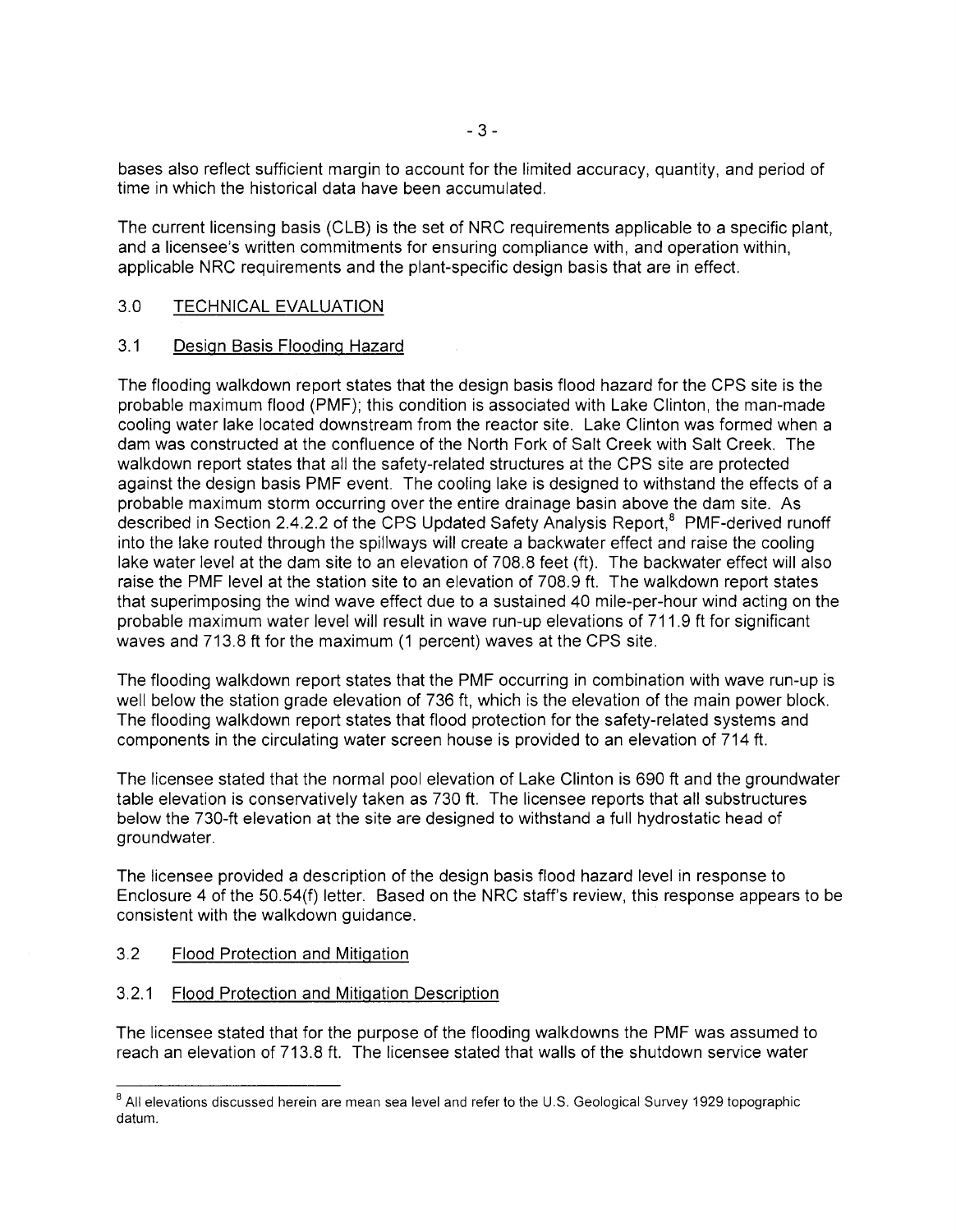(SSW) pump rooms in the circulating water screen house are designed to be protected to an elevation of 714ft. The licensee described several measures that protect the Seismic Category I systems and components in the circulating water screen house, including: water stops in construction joints below the PMF level, water seal rings for all exterior wall penetrations below the PMF level, watertight doors designed to withstand the hydrostatic head for all doorways of the SSW pump rooms, and an access hatch on the roof.

The flooding walkdown report identified local intense precipitation (LIP) as a potential source of external flooding of the main power block buildings. The maximum surface water elevation from LIP is estimated by the licensee to be 736.8 ft in the area where safety-related facilities are located. This elevation is lower than the plant floor elevation of 737 ft. The licensee stated that the areas surrounding the power block and other site buildings are graded to divert surface water away from these structures. In the case of the power block building, the licensee also stated that an existing floor drain system would passively remove any meteoric water that might enter that building following an LIP event.

The flooding walkdown report states that the surface water elevation from LIP on the northern portion of the site is estimated to be about 737.2 ft in areas enclosed by curved railroad tracks. In this area, the licensee estimates that a LIP event could result in about 0.2 ft of standing water outside of the power block buildings. However, the licensee also states that this is not expected to adversely affect any safety-related systems within these buildings. The licensee's basis for this conclusion is that there are no safety-related equipment or systems located in that portion of the plant below the 737 ft elevation and the existing floor drain system would remove any water that may enter the buildings.

The licensee stated that the scope of the walkdowns included: "The floors and exterior watertight walls (up to maximum water level due to local intense precipitation (LIP) resulting from PMP [probable maximum precipitation]) of all main power block buildings." The licensee states the floor of the containment building is credited with leak tightness based on the periodic integrated leak rate testing. The floor drain systems in the turbine and radwaste buildings are also credited in addressing postulated in-leakage due to the maximum LIP water level. The licensee noted that conduits at the CPS site do not provide a path for groundwater or rainwater to enter safety-related buildings. Evidence of groundwater or rainwater leakage through conduits into safety-related buildings at CPS has not been identified in the past and was not identified during the walkdowns.

The walkdown report states that all substructures below the 730 ft elevation at the CPS site are designed to withstand the full hydrostatic head of groundwater.

#### 3.2.2 Incorporated and Exterior Barriers

The walkdown report identified the following incorporated barriers: site grading, watertight walls, doors, and floor drains. The licensee stated that the exterior walls of the main power block buildings are also designed to prevent groundwater ingress. The licensee did not identify any permanent incorporated or exterior barriers that require manual operator actions in the event of a flood.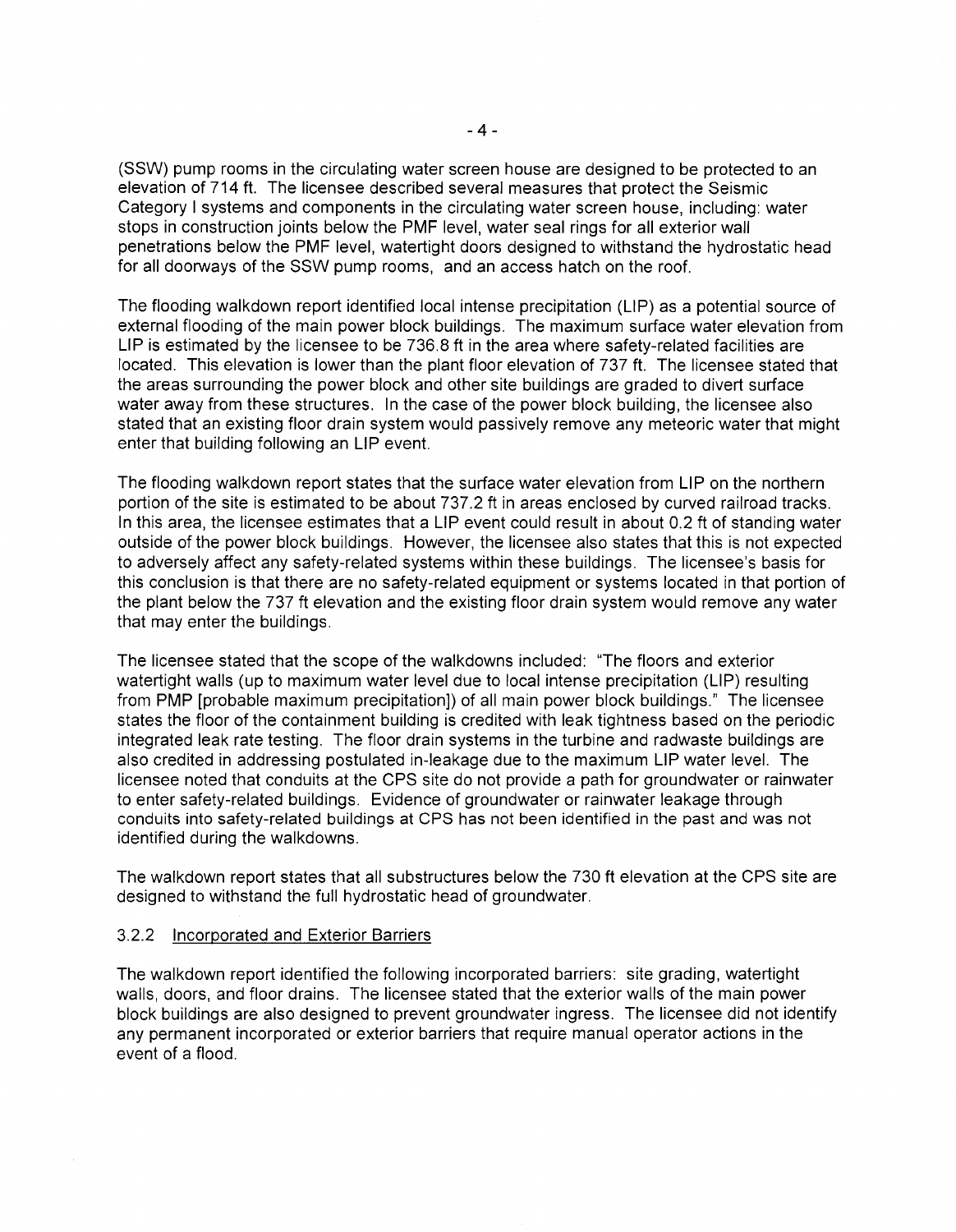The walkdown report states that the safety-related SSW pumps and associated equipment in the circulating water screen house are located in watertight compartments which provide flood protection to an elevation of 714 ft.

#### 3.2.3 Temporary Barriers and Other Manual Actions

For the power block elevation, the licensee did not identify any credited temporary barriers that require operator action in the event of a flood threat. However, at the circulating water screen house, the licensee stated that the SSW "B" pump room is equipped with a floor hatch at elevation 699ft to provide access to the SSW tunnel underneath. The licensee further noted that the open hatch cover must be installed prior to lake level reaching the 699 ft elevation to prevent flooding of the SSW "B" pump room. A CPS procedure requires monitoring of the SSW tunnel by the licensee for leakage when the lake water level reaches 694 ft.

### 3.2.4 Reasonable Simulation and Results

The licensee stated that it performed reasonable simulations to verify that the required flood protection procedures or activities can be executed as specified. Specifically, the flooding walkdown report describes the conduct of two reasonable simulations associated with the circulating water screen house.

The walkdown report states the first simulation was an exercise to install the watertight floor hatch in the SSW "B" pump room to demonstrate that a CPS abnormal lake level procedure could be implemented in the event of high lake water level. These procedural steps had not been previously performed, and the licensee stated the installation of the hatch was demonstrated successfully.

The second simulation was reported to have been performed to ensure the SSW pump room roof hatches could be opened, if needed, to provide personnel access to that room during a flood. The licensee stated that this simulation was successfully performed.

The licensee stated that the CPS procedure also requires sandbagging at the circulating water screen house in the event of flooding. However, since this action is for the protection of nonsafety-related items, the licensee considered reasonable simulation of this action to be outside the scope of the 50.54(f) letter.

### 3.2.5 Conclusion

The licensee provided a description of the protection and mitigation features in response to Enclosure 4 of the 50.54(f) letter. Based on the NRC staff's review, this response appears to be consistent with the walkdown guidance.

### 3.3 Warning Systems

The walkdown reports states that there are no rooms with credited warning systems to detect flooding from external sources. However, the licensee states that CPS does have level switches in each of the SSW pump rooms in the circulating water screen house that will alarm if high water level is detected, although this is not credited for external flood detection. Similarly, sumps in each of the main power block buildings will alarm if a high water level is detected.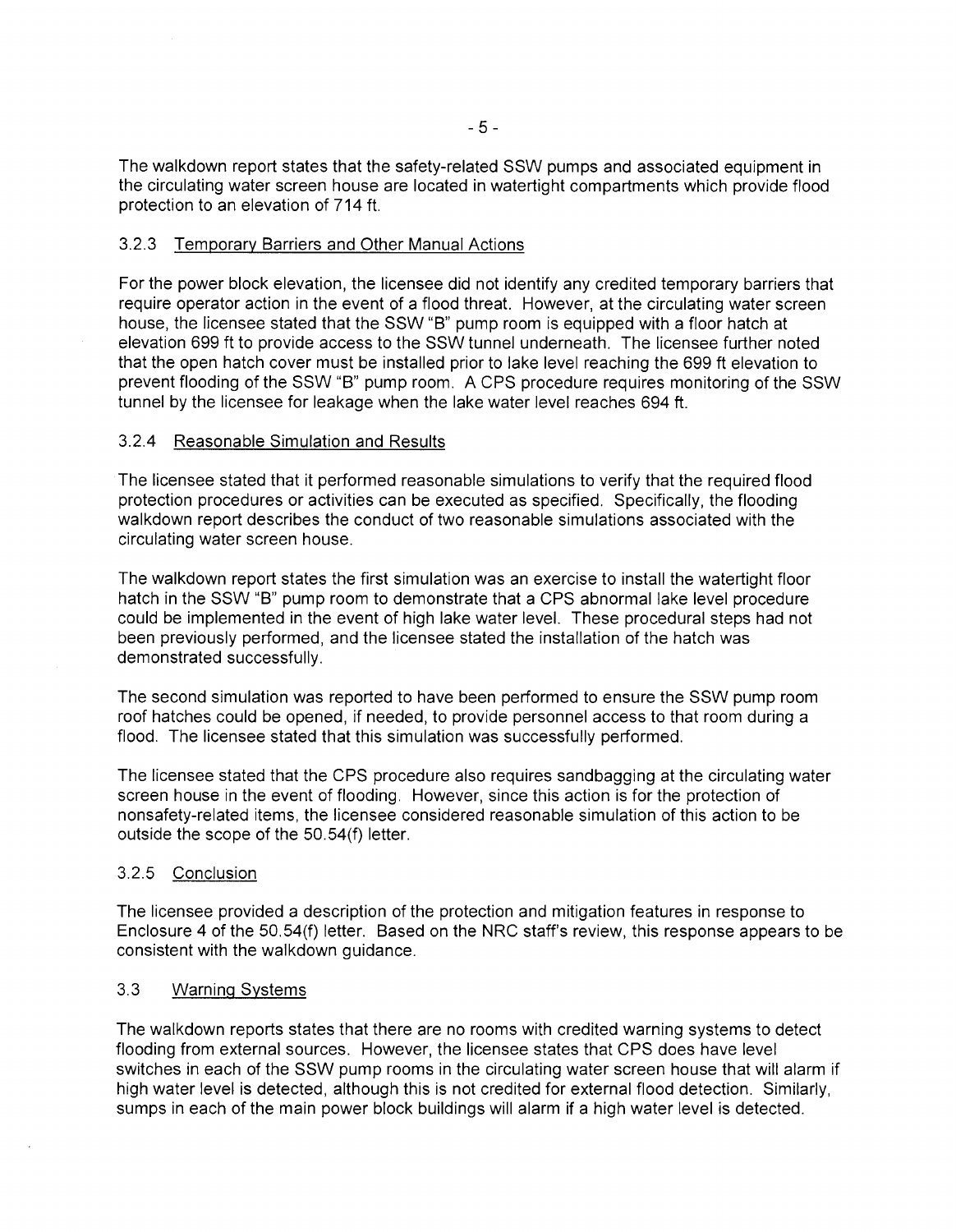The licensee provided a description of warning systems to detect water in rooms important to safety in response to Enclosure 4 of the 50.54(f) letter. Based on the NRC staff's review, this response appears to be consistent with the walkdown guidance.

# 3.4 Effectiveness of Flood Protection Features

The licensee reported that the design basis flood hazard for the CPS site is based on a postulated PMF (specifically a combined effects flood) at the circulating water screen house location.

The licensee also reported circulating water screen house containing the SSW pumps is the only CPS structure susceptible to flooding. The walkdown report indicates that screen house is designed for both a combined event flood as well as waves produced by a 40 mile-per-hour wind. The only active flood protection features identified are the sump pumps in the SSW pump rooms. The licensee reported that these sump pumps are not explicitly credited in the licensing basis, uut would serve to protect the SSW pumps should a small amount of water leak into the SSW pump rooms.

The licensee provided a description of the effectiveness of flood protection features in response to Enclosure 4 of the 50.54(f) letter. Based on the NRC staff's review, this response appears to be consistent with the walkdown guidance.

## 3.5 Walkdown Methodology

By letter dated June 11 2012,<sup>9</sup> the licensee stated that it would use the NRC-endorsed walkdown guidelines contained in NEI 12-07, "Guidelines for Performing Verification Walkdowns of Plant Flood Protection Features." The licensee's walkdown report indicated that the licensee implemented the walkdowns consistent with the intent of the guidance provided in NEI 12-07. The licensee did not identify any exceptions from NEI 12-07.

The licensee provided a description of the implementation of the walkdown process in response to Enclosure 4 of the 50.54(f) letter. Based on the NRC staff's review, this response appears to be consistent with the walkdown guidance.

## 3.6 Walkdown Results

## 3.6.1 Walkdown Scope

The walkdown scope was developed by the licensee to confirm that flood protection features credited in the CLB were acceptable and capable of performing their credited flood protection functions. The licensee identified 49 visual inspections within the walkdown scope for CPS. The licensee reported that the walkdown scope consisted primarily of visual inspections of floors and exterior watertight walls of the circulating water screen house and the main power block. The scope included visual inspection of all applicable penetrations and associated seals. In addition, the licensee conducted an outdoor walkdown to confirm credited surface drainage provisions have not been impacted by changes. Further, the licensee performed a reasonable

<sup>&</sup>lt;sup>9</sup> ADAMS Accession No. ML12164A569.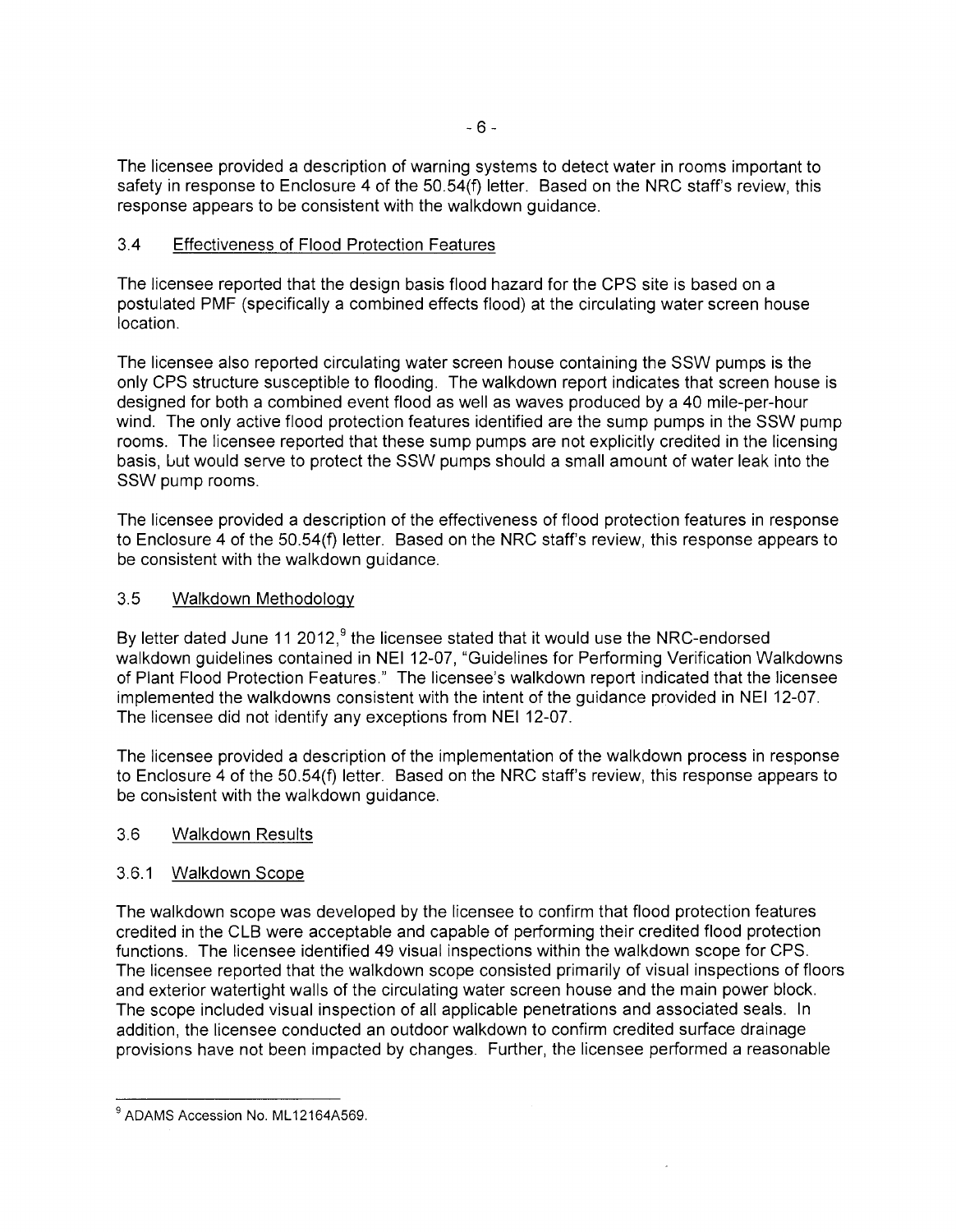reasonable simulation of manual actions at the circulating water screen house and determined that all operator actions to install flood-mitigation features could be completed.

The licensee stated that walkdowns of the CPS physical plant were conducted at several locations, including: (a) the exterior walls and floors the circulating water screen house; (b) all main power block buildings; and (c) the radwaste and turbine buildings. The licensee did not include the containment building in the inspection scope because the exterior walls and the floor are credited with leak tightness based on periodic integrated leak rate testing. Conduits associated with manholes or cable vaults were not considered by the licensee to be relevant to the walkdown scope because they did not provide a path for groundwater or rainwater to enter safety-related buildings.

The licensee also reported that visual inspections were performed at all exterior areas of the site to verify that plant modifications implemented since original construction, such as security barrier installation and changes to topography, do not adversely affect plant flooding protection.

### 3.6.2 Licensee Evaluation of Flood Protection Effectiveness, Key Findings, and Identified **Deficiencies**

The licensee performed an evaluation of the overall effectiveness of the CPS flood protection features. The licensee stated it verified that walls, floors, and penetrations credited as flood barriers are in place and appear capable of performing their intended functions. The walkdown report states that the licensee confirmed, through the performance of walkdowns and simulations, that flood protection features at CPS are in place, are in good condition (with a few exceptions), and will perform as credited in the CLB.

NEI 12-07 defines a deficiency as follows: "a deficiency exists when a flood protection feature is unable to perform its intended function when subject to a design basis flooding hazard." The licensee did not identify any deficiencies as a result of the flooding walkdowns.

NEI 12-07 specifies that licensees identify observations in the CAP that were not yet dispositioned at the time the walkdown report was submitted. The licensee made 17 observations during the walkdowns of credited flood protection features that were not immediately judged as acceptable. The licensee stated it entered these observations into its CAP but none were determined to be a deficiency that causes the feature to be unable to perform its intended flood protection function. Some of the observations were related to the installation of the SSW room floor hatch. The licensee stated it has taken actions to replace the degraded hatch gasket, protect the bolt holes with a cover, improve hatch storage, and enhance the hatch installation procedure.

### 3.6.3 Flood Protection and Mitigation Enhancements

As described above, the walkdown report states the licensee has taken action to enhance the SSW pump room floor hatch. The licensee states there are no other recently-implemented or planned flood protection enhancements at CPS considered to be necessary as a result of the flooding walkdowns.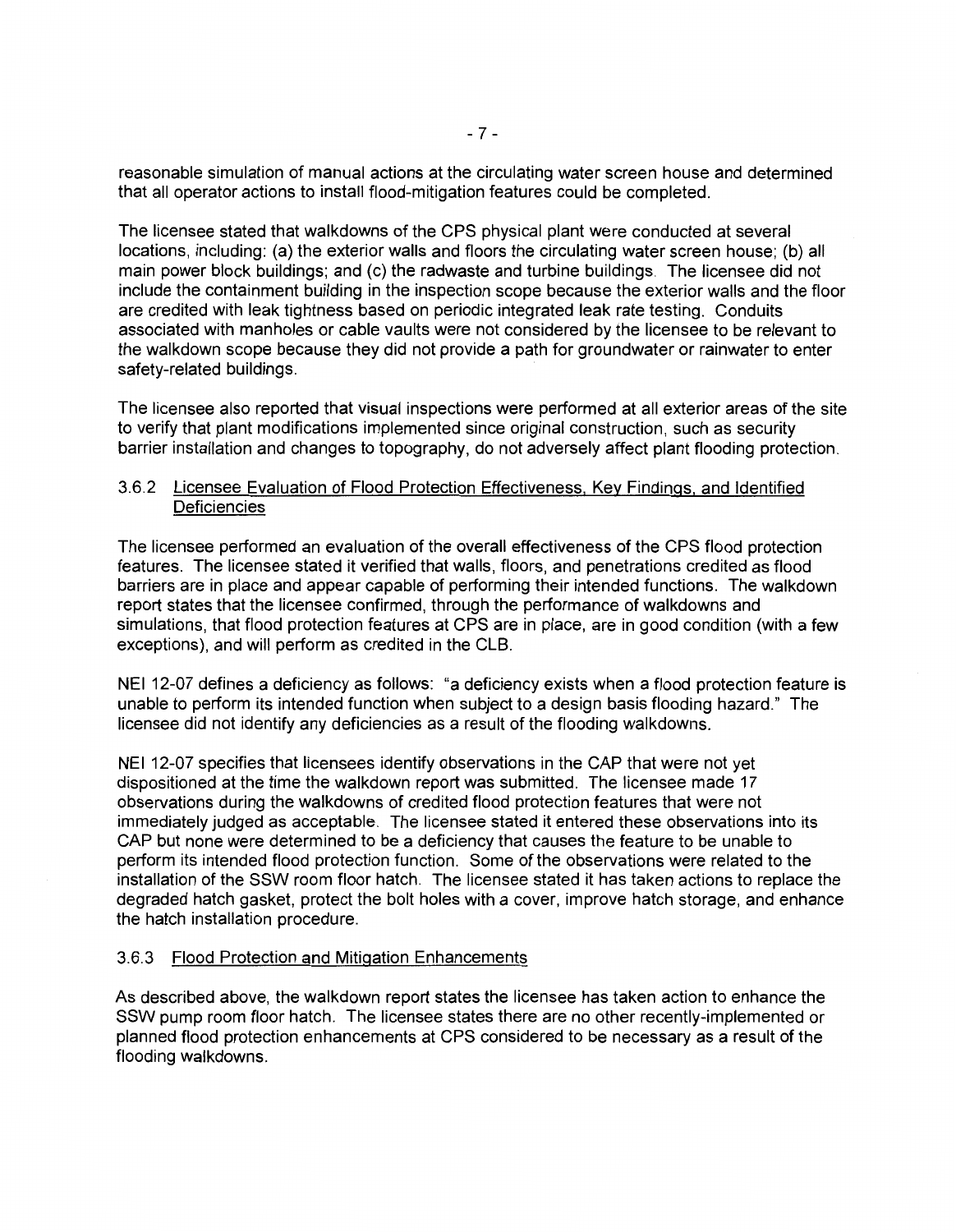### 3.6.4 Planned or Newly-Installed Features

The walkdown report did not identify any planned or newly installed features resulting from the flood walkdowns.

### 3.6.5 Deficiencies Noted and Actions Taken or Planned to Address

The licensee did not identify any deficiencies during the walkdowns; hence, no actions were taken or are planned to address deficiencies.

### 3.6.6 NRC Staff Analysis of Walkdowns

The licensee provided a description of the results of the flooding walkdown, including potential improvements, in response to Enclosure 4 of the 50.54(f) letter. The NRC staff reviewed the licensee's walkdown report, as supplemented, with a focus only on those items related to the CPS CLB. Based on the staff's review, this response appears to be consistent with the walkdown guidance.

### 3.6.7 Available Physical Margin

The APM for each applicable flood protection feature is the difference between the licensing basis flood height and the flood height at which water could affect an SSC important to safety. In its walkdown report and January 31, 2014, letter, the licensee provided a description of the APM, as it relates to cliff-edge effects, in response to Enclosure 4 of the 50.54(f) letter. Based on the NRC staff's review, this response appears to be consistent with the walkdown guidance.

### 3.8 Independent Verification

On June 27, 2012, the NRC issued Temporary Instruction (TI) 2515/187, "Inspection of Near-Term Task Force Recommendation 2.3 Flooding Walkdowns."<sup>10</sup> In accordance with the Tl, NRC inspectors accompanied licensee personnel on a sample of walkdowns to independently verify that the licensee implemented the flooding walkdowns consistent with the walkdown guidance. Additionally, the inspectors independently performed walkdowns of a sample of flood protection features. The NRC inspection report dated April 23, 2013,<sup>11</sup> documents the results of this inspection; no findings of significance were identified.

### 4.0 SSCS NOT WALKED DOWN

### 4.1 Restricted Access Areas

The licensee identified the condenser pit floor area in the turbine building as a restricted access area as defined in NEI 12-07. Walkdown of this area was deferred until a March 7, 2013, outage, as occupational dose in this area is significantly reduced when the plant is not operating. The licensee provided the results of this walkdown in a supplemental response on June 19, 2013, and this information was considered in the NRC staff's review.

<sup>&</sup>lt;sup>10</sup> ADAMS Accession No. ML12129A108<br><sup>11</sup> ADAMS Accession No. ML13114A117.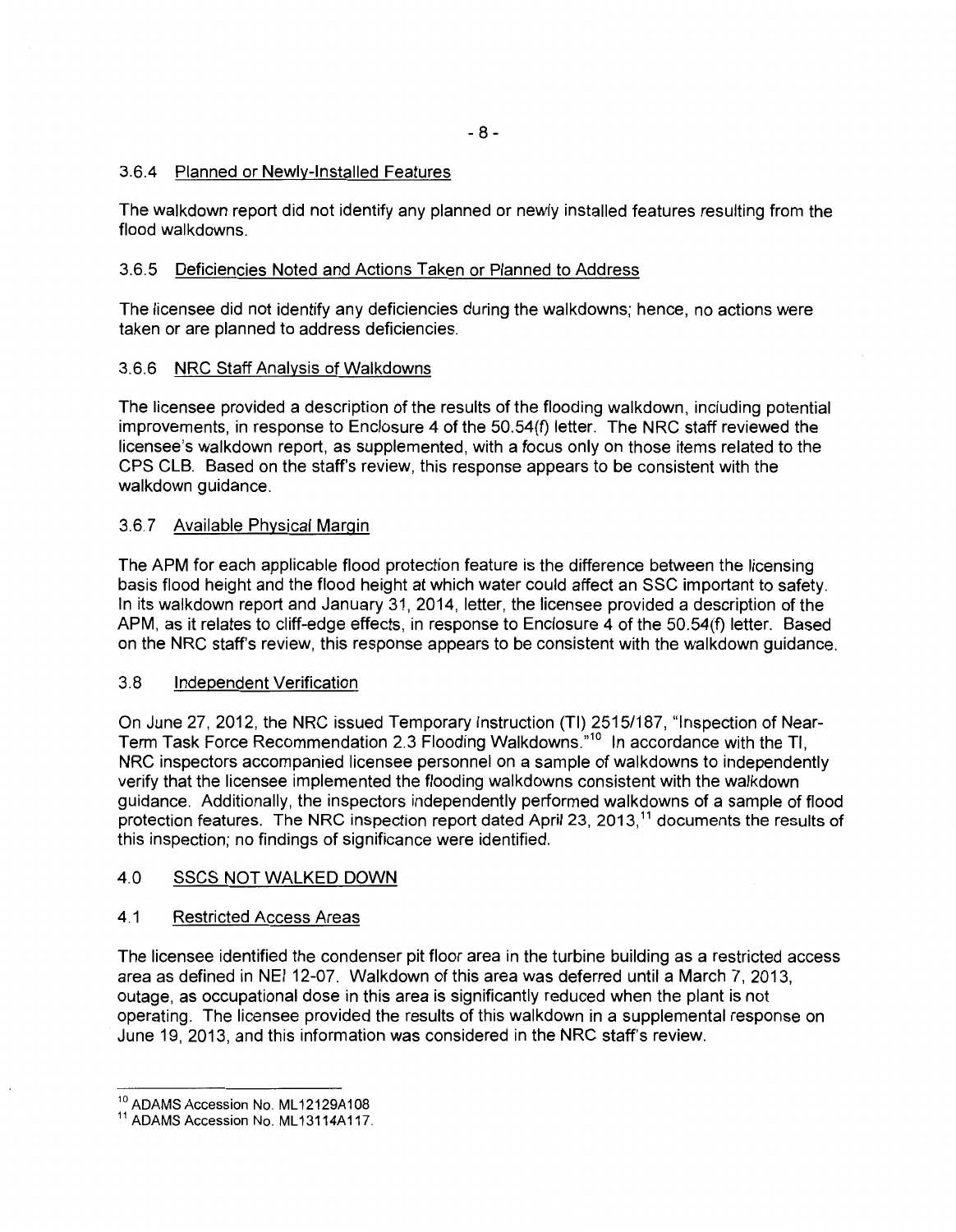## 4.2 Inaccessible Features

The flooding walkdown report states that a small portion of the total floor and wall areas and a small portion of the penetrations within the walkdown scope were deemed inaccessible and were not inspected. These features are located in either locked high-radiation areas or were physically inaccessible (buried or blocked from visual inspection by an electrical junction box or other obstruction). The licensee stated it had reasonable assurance that the inaccessible walls and floors are acceptable because visual inspection of other walls and floors did not find any deficiencies or degradations that would prevent performance of the flood protection function. The licensee stated it had reasonable assurance that the inaccessible penetrations were acceptable since, in part, there were no indications of water leakage through these penetrations.

Based on the above, the NRC staff determined that the licensee provided adequate justification for not inspecting the features it identified as inaccessible.

### 4.0 CONCLUSION

The NRC staff concludes that the licensee's implementation of flooding walkdown methodology meets the intent of the walkdown guidance. The staff concludes that the licensee verified the plant configuration with the current flooding licensing basis; addressed degraded, nonconforming, or unanalyzed flooding conditions; and verified the adequacy of monitoring and maintenance programs for protective features. Furthermore, the licensee's walkdown results, which were verified by the staff's inspection, identified no immediate safety concerns. The NRC staff reviewed the information submitted and determined that sufficient information was provided to be responsive to Enclosure 4 of the 50.54(f) letter.